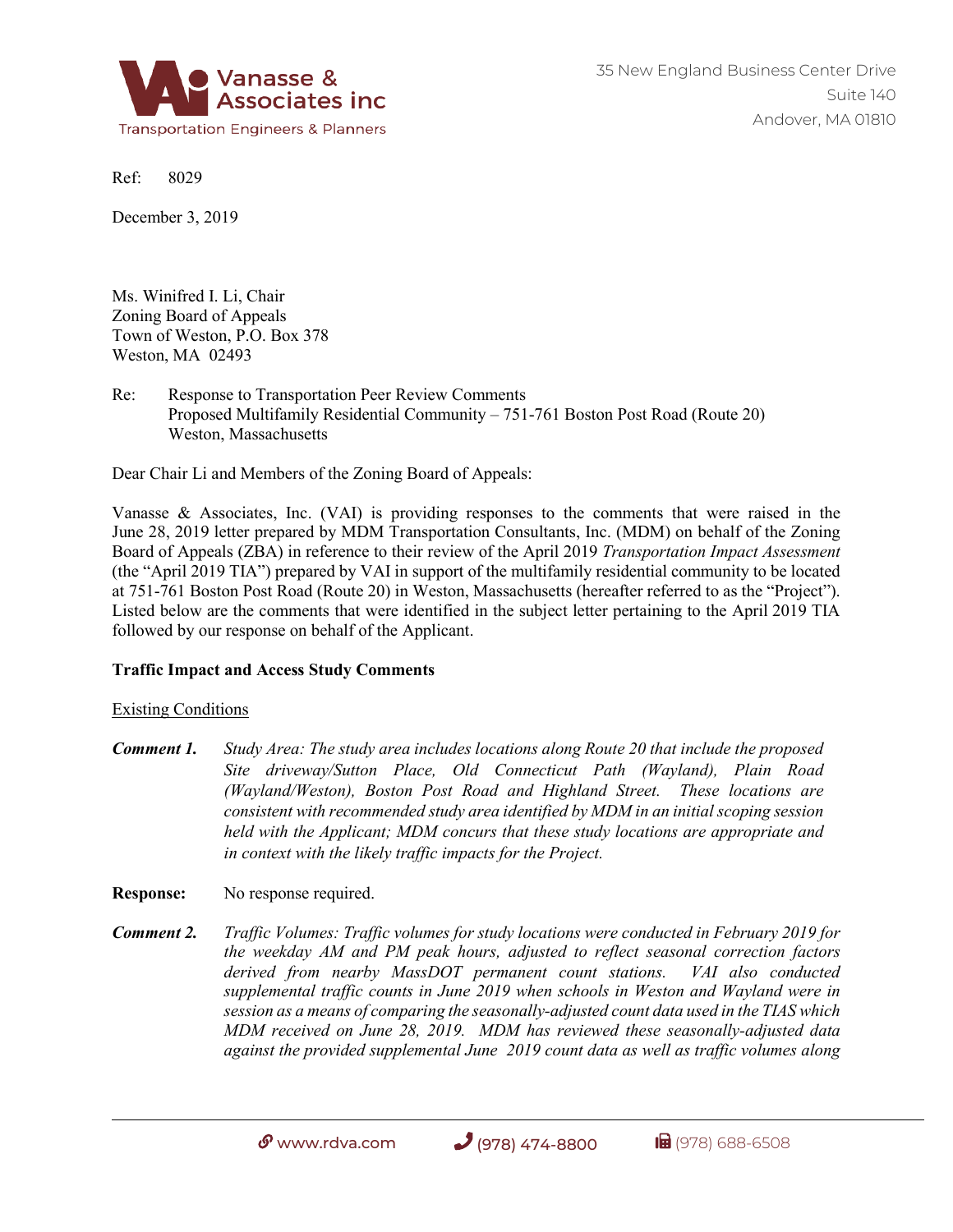*Route 20 from prior studies. [1](#page-1-0) The seasonally- adjusted traffic volumes presented in the TIAS are a reasonable representation of typical/average (and likely above-average) traffic volume conditions for weekday peak AM and PM peak hours along Route 20.*

- **Response:** No response required.
- *Comment 3. Accidents/Crash Data: The TIAS presents relevant crash data for the study intersections for the period 2012-2016 and confirms that there are two locations that are classified by MassDOT as high crash locations: Route 20 at Highland Street and Route 20 at Old Connecticut Path. Both locations are listed as Highway Safety Improvement Program (HSIP) crash clusters. Crash summaries indicate primary conflict movements at Highland Street as angle-type movements; rear-end movements at Boston Post Road; angle movements at Plain Street and a combination of angle and rear-end type movements at Old Connecticut Path.*

*MDM recommends that the Applicant complete Road Safety Audits (RSAs) in accordance with MassDOT guidelines for the Route 20 intersections at (a) Old Connecticut Path, inclusive of the Plain Street intersection which is within the immediate influence area of this HSIP location; and (b) Highland Street, inclusive of Boston Post Road which is within the immediate influence area of this HSIP location. The Applicant should further commit to implementing the identified near-term safety recommendations of the RSAs at both locations which typically comprise low-cost/readily implementable improvements subject to applicable permits and approvals through MassDOT's Access Permit process.*

- **Response:** Toole Design Group, LLC (Toole) has been retained by the Applicant to conduct the RSAs at the subject intersections, as well as at the intersection of Route 20 at Love Lane. Toole is currently coordinating with MassDOT and the Towns on scheduling the RSAs and expects to conduct the site visit and follow-up meeting in December or early January, with a draft report expected to be available in December. Once the RSAs have been completed, the Applicant will review the scope and cost to design and construct the short-term, lowcost improvements in the context of the overall mitigation program for the Project.
- *Comment 4. Vehicle Speeds: Vehicle speeds presented in the TIAS are derived from 48-hour automatic traffic recorder (ATR) counts conducted by an independent third-party vendor. MDM concurs with the methodology used to calculate average and 85th percentile travel speeds along Route 20, and which serve as the basis for calculating driveway sight line criteria. The reported travel speed data are also generally consistent with field observations conducted by MDM under non-peak travel conditions.*

**Response:** No response required.

<span id="page-1-0"></span><sup>&</sup>lt;sup>1</sup>Traffic Impact and Access Study, Weston Quarry Mixed-Use Development, prepared by VAI dated January 2017 (includes October 2016 count data); and *Traffic Impact and Access Study, Proposed Residential Development (104 Boston Post Road),* prepared by VAI dated July 2017 (includes seasonally-adjusted January 2017 count data).

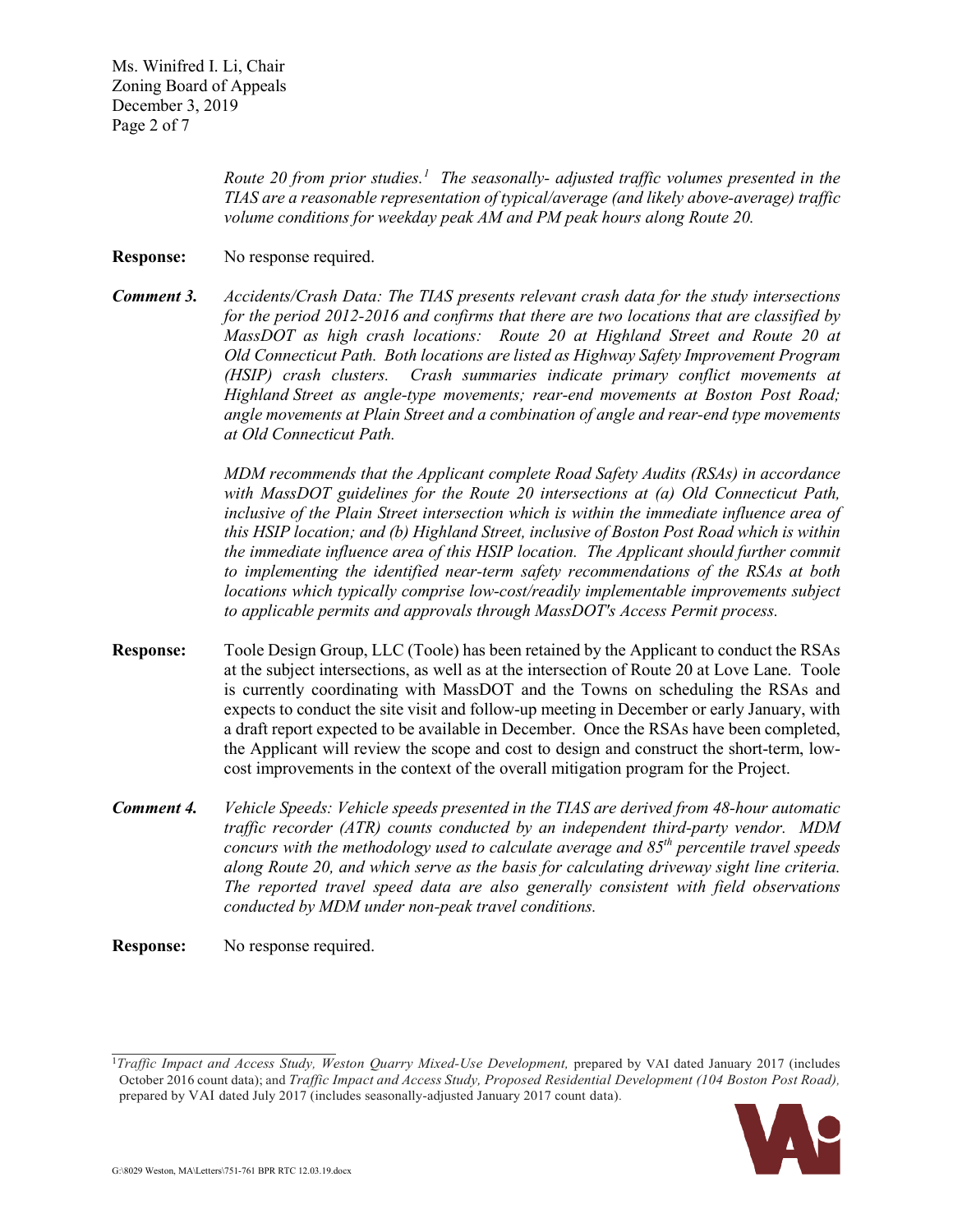Ms. Winifred I. Li, Chair Zoning Board of Appeals December 3, 2019 Page 3 of 7

*Comment 5. Driveway Sight Distance: Calculated sight distance requirements for the proposed driveway is range from 360 feet (minimum) to 430 feet (ideal) based on measured 85th percentile travel speeds following AASHTO and MassDOT guidance. MDM concurs with these calculated minimum and ideal distances.*

> *MDM recommends that the applicable sight line triangles be shown on the Site Layout Plan along with measured sight lines indicating that minimum sight line criteria are met, and if possible the ideal Intersection Sight Distance (ISD) of 430 feet. The sight line triangles should not encroach onto adjoining (private) property to achieve sight line criteria. The Site Layout Plan should also include a note citing that "Signs, landscaping and other features located within sight triangle areas shall be designed, installed and maintained so as not to exceed 2.5- feet in height. Snow windrows located within sight triangle areas that exceed 3.5-feet in height or that would otherwise inhibit sight lines shall be promptly removed."*

**Response:** The sight triangle areas and requested note will be added to the Site Development Plans.

*Comment 6. Public Transportation: The TIAS identifies a public transportation initiative by the MWRTA to test a new shuttle service along the Route 20 corridor connecting to the MBTA Riverside Station in Newton. MDM further notes that the Town of Weston is evaluating feasibility of a shuttle pilot project that will provide a connection to the MBTA Kendal Green station on Church Street.*

> *MDM recommends that the Applicant, as part of its Transportation Demand Management programming, engage in discussions with the MWRTA to consider the Site as a potential service stop following initial building occupancy. Likewise, the Applicant should consider participation in the Town's pilot shuttle service to/from Kendal Green station, including a potential funding contribution to be used toward testing or implementation of such a service.*

**Response:** The Applicant will engage in discussions with the MWRTA and the Town concerning the potential establishment of a shuttle service stop at the Project following initial building occupancy in the context of the overall mitigation program for the Project. Alternatively, the Applicant may consider operation of a private shuttle service for residents of the Project that would provide connections to MBTA services in the area.

## Future Conditions

*Comment 7. Traffic Growth: Future traffic volumes are projected to a 7-year horizon using 2 percent annualized growth plus permitted but unbuilt area projects that include residential development at 104 Boston Post Road and a 60-unit residential development in Wayland ("Cascade Wayland"). MDM concurs that these growth factors are consistent with protocols customary to the industry and present a reasonable basis for estimating "No Build" traffic volume conditions for purposes of the Project TIAS. MDM further notes that use of a 2 percent annualized growth rate is conservatively higher than traditionally applied to projects along the Route 20 corridor, which typically utilize a 1 percent annualized growth rate. Accordingly, growth assumptions used in the TIAS inherently* 

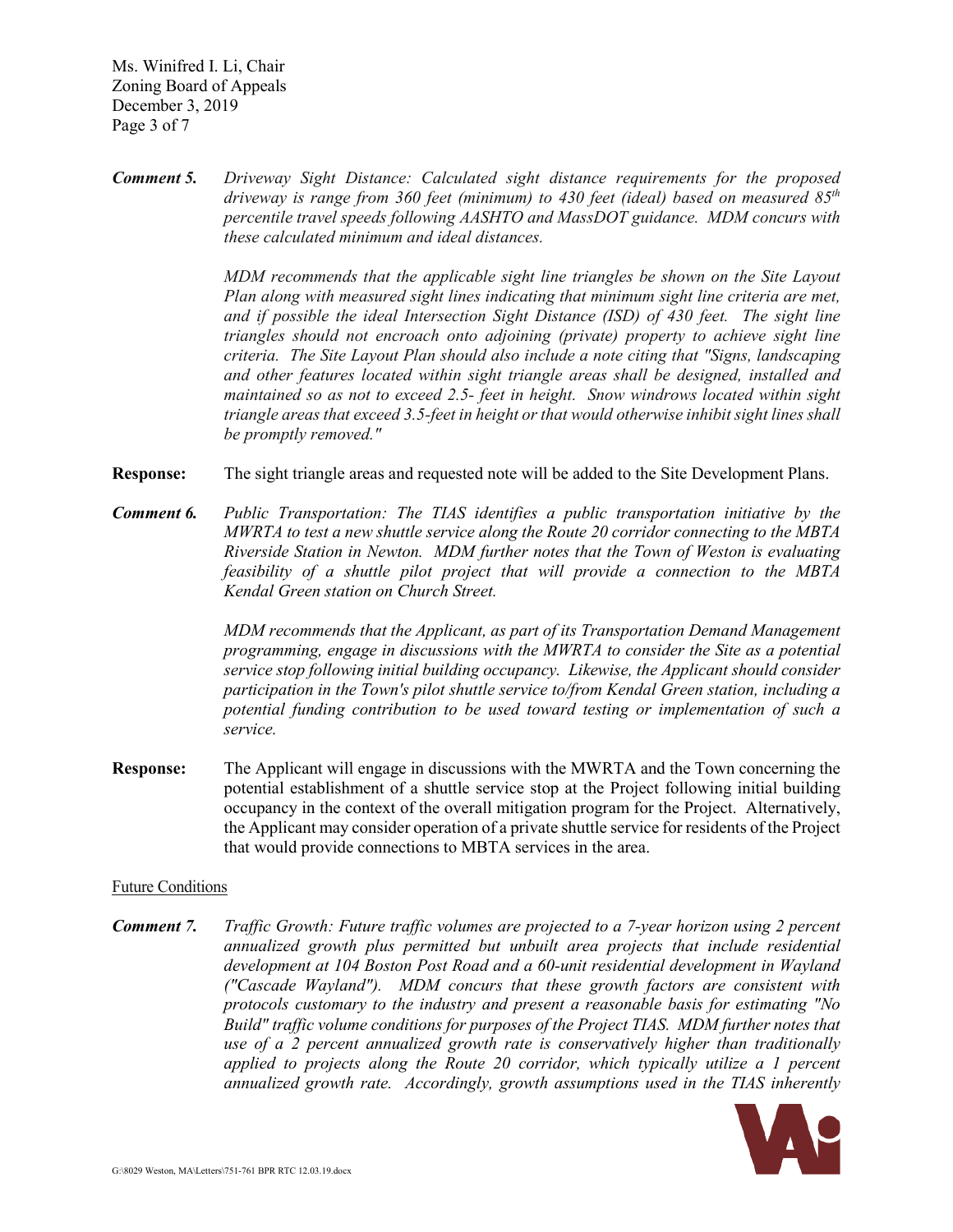*account for other smaller area development projects that are not specifically cited in the TIAS and presents a reasonable basis for analysis under future-year conditions.*

- **Response:** No response required.
- *Comment 8. Trip Generation: Trip estimates for the Project are appropriately based on characteristics published by the Institute of Transportation Engineers (ITE) in Trip Generation 9th Edition for mid-rise residential use, Land Use Code (LUC) 221. Resulting peak-hour trip estimates are modest and range from 61 to 78 vehicle-trips during AM and PM peak hours, respectively using this methodology.*

*An alternative trip generation methodology was considered by MDM that applies ITE LUC 220 trip rates ("low-rise" residential) to the 48-unit/2 story townhome portion of the project - a land use code that better represents these particular units at the Site - with the balance of trips estimated by applying ITE LUC 221 rates to the 132 unit/3-story apartment buildings. The resulting trip estimates are slightly higher than reported in the TIAS (69 to 89 vehicle trips during AM and PM peak hours, respectively). However, the alternate trip methodology is only 8 to 11 vehicle-trips higher than reported in the TIAS and consequently does not represent a materially greater impact to area roadways than reported in the TIAS.*

- **Response:** No response required.
- *Comment 9. Trip Distribution: Regional trip patterns for Site traffic presented in the TIAS are based on US Census Journey-to-Work data and existing travel patterns on area roadways which indicate a high orientation to/from the east (toward I-95) during peak hours. MDM finds that the resulting trip distribution is generally consistent with observed patterns and prior submitted TIAS evaluations for residential projects along the Route 20 corridor. Trip distribution patterns are therefore in the opinion of MDM a reasonable representation of likely patterns for impact analysis purposes.*
- **Response:** No response required.
- *Comment 10. Operations Analysis: Operational analyses are presented in the TIAS follow generally accepted traffic engineering practices and protocols, indicating ample capacity at study intersections to accommodate Project trip increases. While longer delays are reported for turns from side-street approaches to Route 20 (particularly the Site Driveway), modest trip increases due to the Project are not expected to materially change operations or delays relative to "No Build" conditions.*
- **Response:** No response required.

Site Parking, Access and Circulation Comments

*Comment 11. Site Parking: The proposed parking supply for the project in the aggregate represents a parking ratio of approximately 1.76 spaces per residential unit which MDM finds adequate to accommodate anticipated peak parking demands per ITE Parking Generation* 

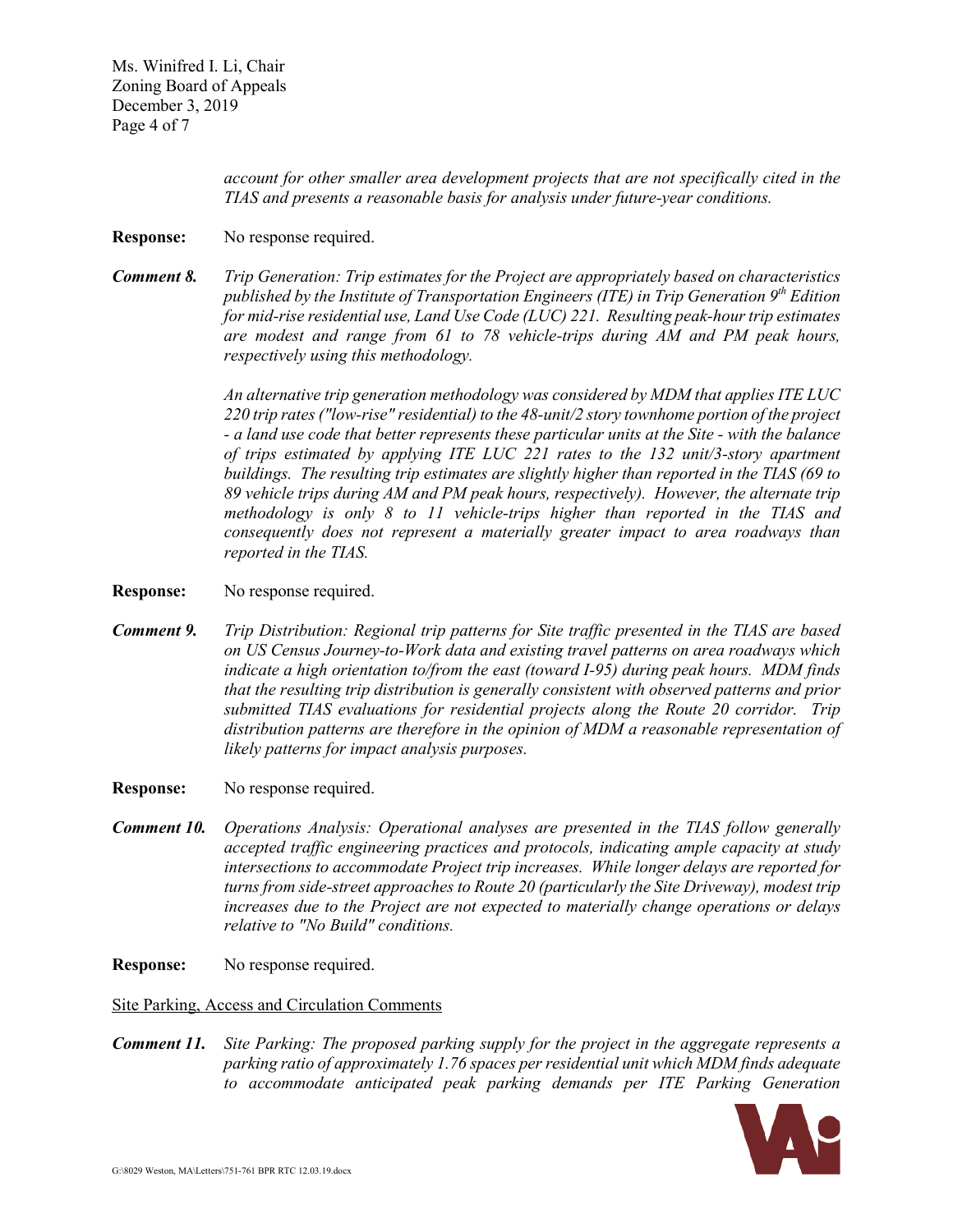*(5th Edition) standards. However, closer analysis of proposed parking indicates that the location of proposed surface spaces within the Site may result in some inconvenience for the two apartment buildings and the possibility that some residents or visitors of these buildings may opt to park in undesignated curbside areas/circulation aisles during peak demand periods. For instance, the effective "near-building" parking supply for Building A is 1.45 spaces/unit (74 garage spaces plus 13 nearby surface spaces for 60 units) and for Building B is 1.56 spaces/unit (99 garage spaces plus 13 nearby surface spaces for 72 units). The bulk of additional surface spaces (22) are located near the townhouse units T6 through TS.*

- *(a) MDM suggests the Applicant to consider supplemental (or relocated) surface spaces that are proximate to the Courtyard or townhome units Tl and T2 to better support peak parking demands of the apartment buildings. The sixteen surface spaces nearest townhome units T7 and TB are fairly remote to the apartment buildings and are not served by sidewalk connections.*
- *(b) Bicycle parking should be provided at an appropriate location within the Project site and shown on the Site Development Plans.*
- **Response:** The Site Development Plans will be revised to redistribute parking within the Project site and to incorporate bicycle parking.
- *Comment 12. Site Access Design: Proposed Site driveway at Route 20 is located opposite Sutton Place and is subject to MassDOT review and approval. Several considerations are noted that should be addressed by the Applicant as follows:*
	- *(a) MDM recommends that the applicable sight line triangles be shown on the Site Layout Plan along with measured sight lines to confirm that minimum sight line criteria are met, and if possible the ideal Intersection Sight Distance (ISD) of 430 feet. The sight line triangles should not encroach onto adjoining (private) property to achieve sight line criteria.*
	- *(b) The Site Layout Plan should also include a note citing that "Signs, landscaping and other features located within sight triangle areas shall be designed, installed and maintained so as not to exceed 2.5-feet in height. Snow windrows located within sight triangle areas that exceed 3.5-feet in height or that would otherwise inhibit sight lines shall be promptly removed."*
	- *(c) The proposed driveway location requires modification of the stone wall along the Route 20 property frontage. As Route 20 is a designated Scenic Road in Weston, the Applicant should be aware that removal/modification or relocation of the stone wall and removal of any significant trees is subject to Planning Board approval in accordance with Article XXIII of the Town of Weston General Bylaw. Widening of the Site Driveway to accommodate separate turn lanes may require additional/expanded wall modifications that may be a factor in the Planning Board considerations.*

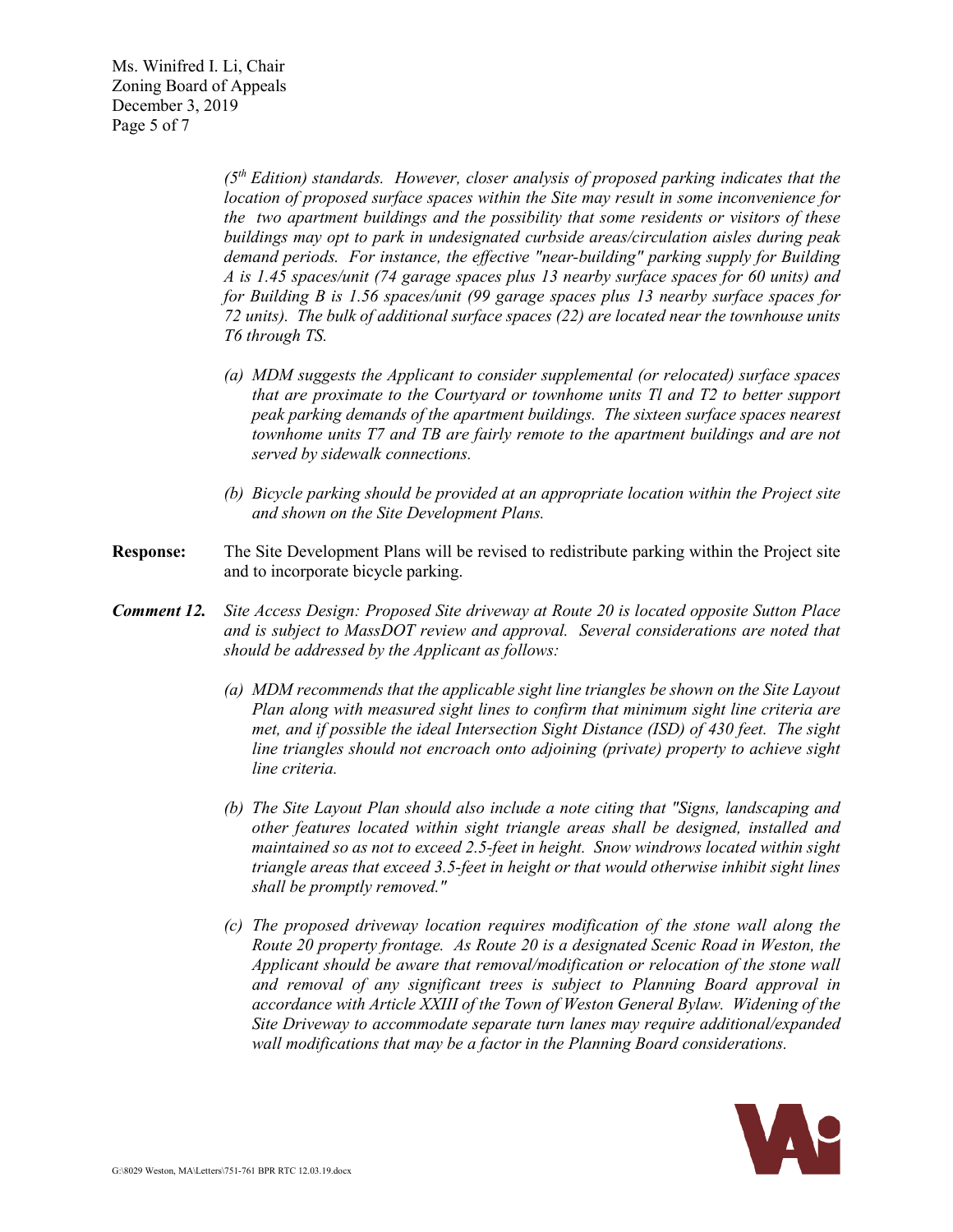Ms. Winifred I. Li, Chair Zoning Board of Appeals December 3, 2019 Page 6 of 7

- **Response:** The requested information will be added to the Site Development Plans. Because the Project is being permitted under M.G.L. c. 40B, §§ 20-23, any required municipal approvals would be granted by the ZBA in the requested Comprehensive Permit.
- *Comment 13. Site Circulation:*
	- *(a) Applicant should confirm that the Site Layout Plan provides sufficient maneuvering area to accommodate the Town's largest responding fire apparatus (ladder truck) and service vehicles (SU-30 type design vehicles or equivalent) by conducting AutoTurn® vehicle turn analysis/exhibits.*
	- *(b) Applicant should consult with the Weston Fire Department to determine requirements for emergency vehicle circulation around proposed apartment buildings; as currently designed, only access along the building frontage is provided. The need for additional structured/reinforced travel ways sufficient to accommodate emergency apparatus along additional building areas should be determined.*
- **Response:** A truck turning analysis for the requested vehicles will be provided by others under separate cover. The Applicant has been and will continue to coordinate with the Weston Fire Department with regard to emergency vehicle access and circulation within the Project site.
- *Comment 14. General Site Plan Comments:*
	- *(a) A school bus waiting area should be provided at an appropriate location near the Site driveway. This area may also serve as a waiting area for MWRTA shuttle service along Route 20 (currently being evaluated by MWRTA).*
	- *(b) Consideration should be given to installing electric vehicle (EV) charging stations within the Project Site.*
	- *(c) Americans with Disabilities Act (ADA) compliant wheelchair ramps should be provided at all pedestrian crossings internal to the Project site.*
	- *(d) Sidewalk connections to the surface parking spaces located near townhome units T7 and T8 should be provided to the extent these spaces remain as shown on the Preliminary Site Layout.*
- **Response:** A **s**chool bus waiting area will be provided at the community building/clubhouse located within the Project site pursuant to initial discussions with the Town. The Project will include the installation of EV charging stations and ADA compliant wheelchair ramps at pedestrian crossings within the Project site where such accommodations are required. Pedestrians using the surface parking spaces located opposite townhome units T7 and T8 are most likely destined to the townhome units and will travel across the drive aisle and not along the central green. As such, providing a sidewalk to connect these spaces would not serve the destination of the users of these spaces.